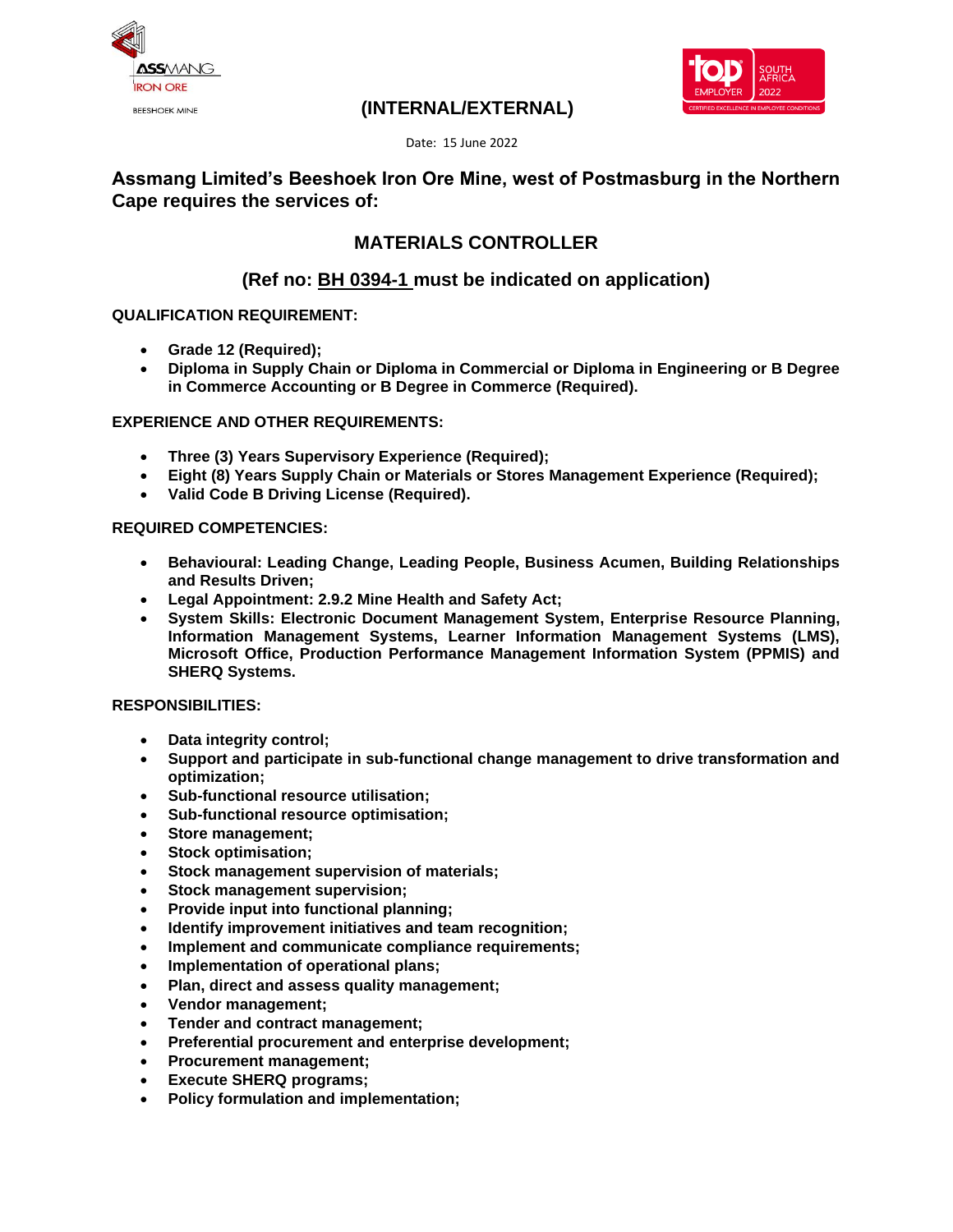

### **(INTERNAL/EXTERNAL)**



Date: 15 June 2022

### **Assmang Limited's Beeshoek Iron Ore Mine, west of Postmasburg in the Northern Cape requires the services of:**

- **Implement and manage approved budget;**
- **Contribute to functional budget planning;**
- **Relationship maintenance;**
- **Technical and professional support;**
- **Manage people development processes;**
- **Personal development and closing of training gaps;**
- **People management: workforce planning, operational performance and sub-functional performance.**

The successful incumbent will be appointed subject to being certified medically fit as per the Mine Health and Safety Act 29/1996 and meeting the requirements of the Company's Code of Practice – Minimum Standards of Fitness to perform work at a Mine. He/she may also undergo a psychometric assessment.

The abovementioned position is a **D1** on the Patterson grading. The successful candidate that conforms to all said requirements and experience will be appointed on this grading. The successful candidate will be appointed on a 6 month probation period.

Remuneration will be based on a competitive all-inclusive flexible package.

#### **Interested applicants are requested to submit their CV's to:**

Fax: 086 731 6851 or e-mail[: bhrecruit3@assmang.co.za](mailto:bhrecruit3@assmang.co.za) or Application Box at the Security Department

Application close on: **29 June 2022 (16:00)**

No late applications will be entertained.

**Internal applicants should clearly indicate their company number on the front page of their application/CV.**

**Applicants must supply one application per position, no multiple applications will be accepted.**

**Applicant must indicate the position reference number on the application/CV.**

**Applicants that apply via e-mail, should ensure they apply with a PDF or Word format, downloadable applications will not be acceptable. Please ensure that all attachments: CV, qualifications and any other documents, are in a single PDF or Word document for submission.**

**Employment equity requirements based on company employment equity plan will be applied during the screening and shortlisting process.**

**Applicant must ensure that the application is sent to the correct e-mail address as stated on the advertisement.**

**Applicants must apply with one application/CV per position.**

**If you have not been contacted by the Company within 21 days after the closing date, please consider your application to be unsuccessful.**

**Applicants are encouraged to attach relevant documentation to their application.**

**Correspondence will be limited to short listed candidates only.**

**Assmang Pty Limited reserves the right not to appoint.**

**POPIA Disclaimer:**

**By sending your CV to the e-mail address on this advertisement you agree to:**

**• The processing of your personal information and sharing it with third parties for verifications.**

**• The exercising of your rights provided for by POPIA.**